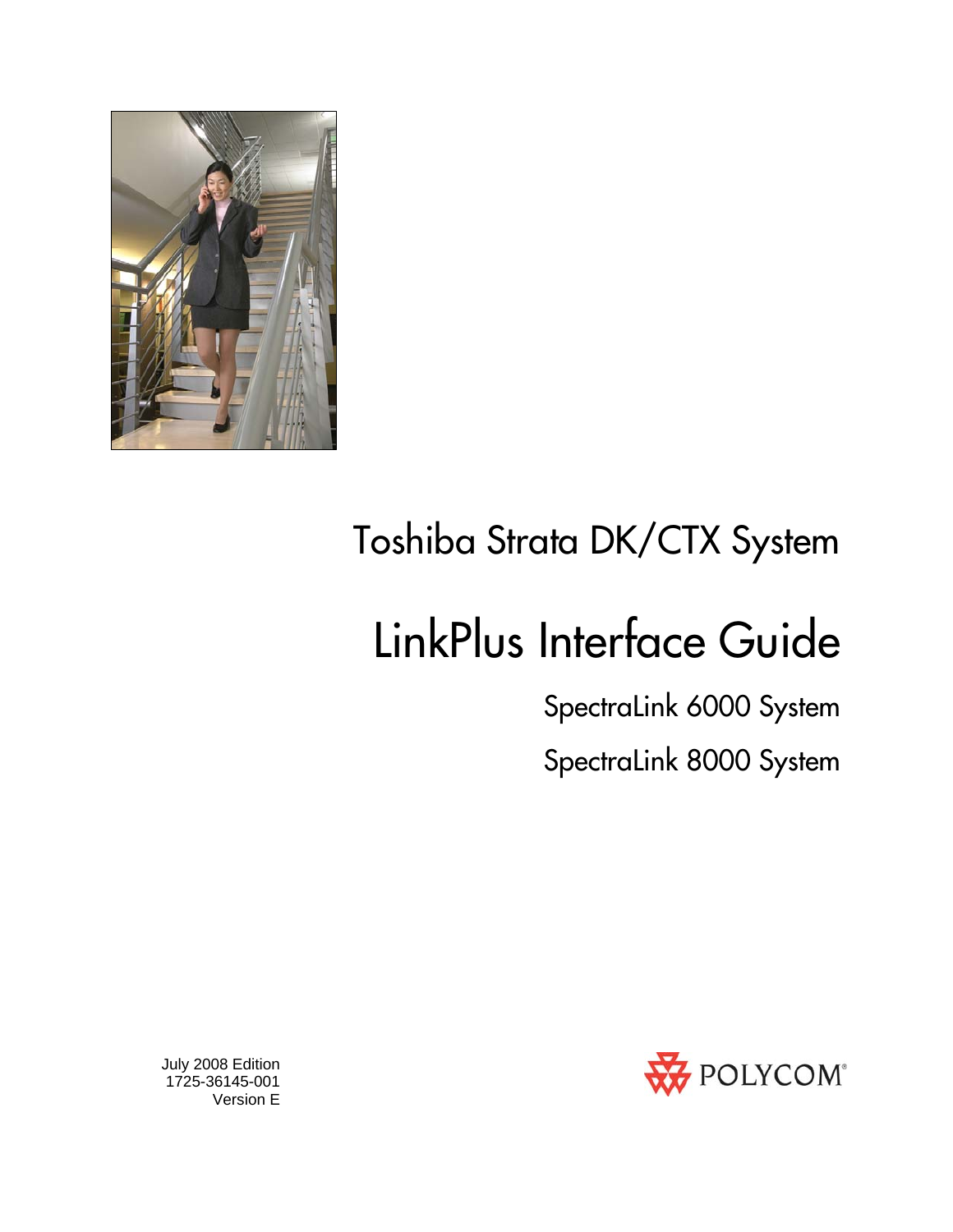#### Trademark Information

Polycom® and the logo designs SpectraLink® LinkPlus Link NetLink SVP

Are trademarks and registered trademarks of Polycom, Inc. in the United States of America and various countries. All other trademarks used herein are the property of their respective owners.

#### Patent Information

The accompanying product is protected by one or more US and foreign patents and/or pending patent applications held by Polycom, Inc.

#### Copyright Notice

Copyright © 1998 to 2008 Polycom, Inc.

All rights reserved under the International and pan-American copyright Conventions.

No part of this manual, or the software described herein, may be reproduced or transmitted in any form or by any means, or translated into another language or format, in whole or in part, without the express written permission of Polycom, Inc.

Do not remove (or allow any third party to remove) any product identification, copyright or other notices.

Every effort has been made to ensure that the information in this document is accurate. Polycom, Inc. is not responsible for printing or clerical errors. Information in this document is subject to change without notice and does not represent a commitment on the part of Polycom, Inc.

#### **Notice**

Polycom, Inc. has prepared this document for use by Polycom personnel and customers. The drawings and specifications contained herein are the property of Polycom and shall be neither reproduced in whole or in part without the prior written approval of Polycom, nor be implied to grant any license to make, use, or sell equipment manufactured in accordance herewith.

Polycom reserves the right to make changes in specifications and other information contained in this document without prior notice, and the reader should in all cases consult Polycom to determine whether any such changes have been made.

No representation or other affirmation of fact contained in this document including but not limited to statements regarding capacity, response-time performance, suitability for use, or performance of products described herein shall be deemed to be a warranty by Polycom for any purpose, or give rise to any liability of Polycom whatsoever.

#### Contact Information

Please contact your Polycom Authorized Reseller for assistance.

Polycom, Inc. 4750 Willow Road, Pleasanton, CA 94588 [http://www.polycom.com](http://www.polycom.com/)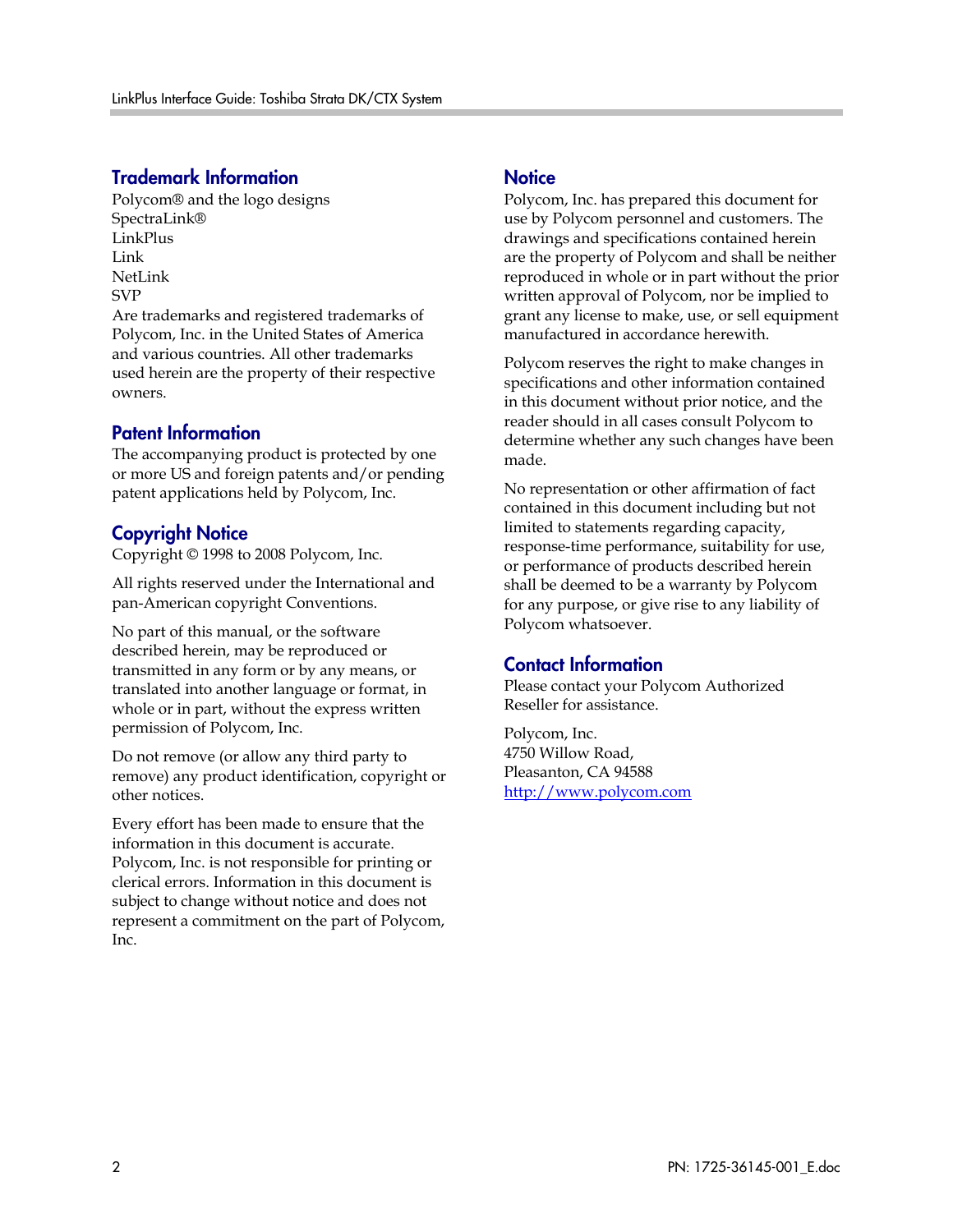## About this Guide

Polycom is the market leader in multi-cellular wireless telephone systems for the workplace. We manufacture a range of products to suit any size installation. All Polycom products use our LinkPlus digital integration technology to integrate with various digital switch platforms. Using LinkPlus technology, Wireless Telephones (handsets) emulate digital telephone sets to deliver advanced capabilities such as multiple line appearances and LCD display features. This document explains the programming or administration required to use the host digital switch with the following Polycom products:

#### SpectraLink 6000 System – SpectraLink 6300 MCU

The SpectraLink 6300 MCU supports up to 3,200 handsets and up to 1,000 Base Stations. Up to 25 shelves can be interconnected for maximum system capacity.

#### SpectraLink 6000 System – SpectraLink 6100 MCU

Designed for smaller installations supporting up to 64 handsets and up to 16 Base Stations. Up to four MCU controllers can be interconnected for maximum system capacity.

#### SpectraLink 8000 Telephony Gateway

The SpectraLink 8000 Telephony Gateway is a wireless telephony product that provides high quality packetized voice communications using the Internet Protocol (IP).



Different models of SpectraLink Wireless Telephones vary in functional capabilities. This document covers the basic operational features of all handsets. However, certain handset or PBX features may not be supported by your emulation.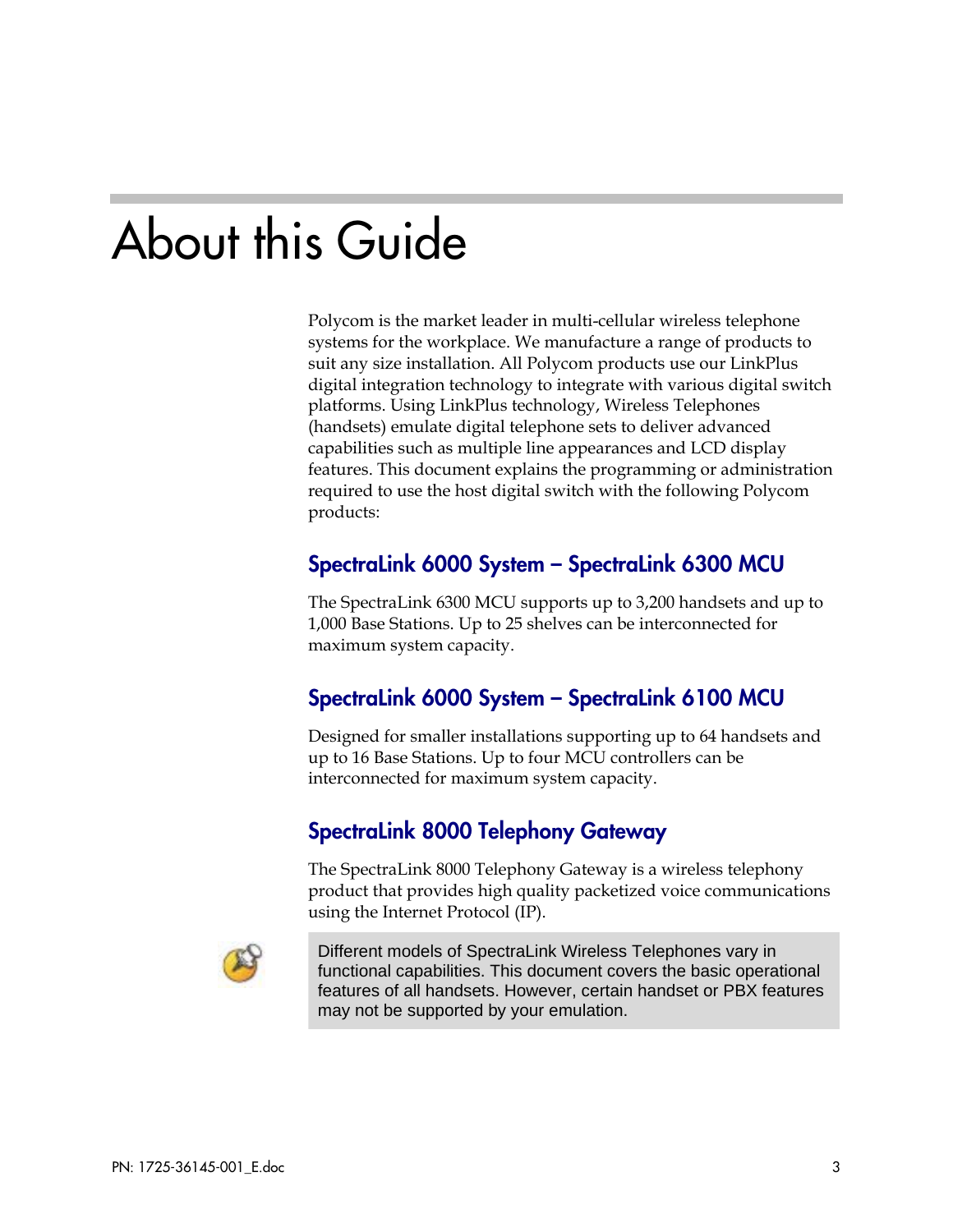## Related Documents

*SpectraLink 6300 MCU : Operator's Console* (1725-36125-001)

*SpectraLink 6100 MCU: Installation and Operation* (1725-36097-001)

*SpectraLink 6020 Wireless Telephone and Accessories User Guide*  (1725-36092-001)

Available at

[http://www.polycom.com/usa/en/support/voice/proprietary\\_wire](http://www.polycom.com/usa/en/support/voice/proprietary_wireless/proprietary_wireless.html) [less/proprietary\\_wireless.html](http://www.polycom.com/usa/en/support/voice/proprietary_wireless/proprietary_wireless.html)

*SpectraLink 8000 Telephony Gateway: Administration Guide for SRP*  (1725-36028-001)

*SpectraLink 8020/8030 Wireless Telephone and Accessories User Guide*  (1725-36023-001)

*SpectraLink e340/h340/i640 Wireless Telephone: Configuration and Administration (SRP)* (72-1065-09)

Available at <http://www.polycom.com/usa/en/support/voice/wi-fi/wi-fi.html>

*Telephone Switch Interface Matrix* (1725-36128-001)

Available at [http://www.polycom.com/usa/en/support/voice/wi](http://www.polycom.com/usa/en/support/voice/wi-fi/pbx_integration.html)[fi/pbx\\_integration.html](http://www.polycom.com/usa/en/support/voice/wi-fi/pbx_integration.html)

Customer Support

## Customer Support

Polycom wants you to have a successful installation. If you have questions please contact the Customer Support Hotline at (800) 775-5330. The hotline is open Monday through Friday, 6 a.m. to 6 p.m. Mountain time.

For Technical Support: [technicalsupport@polycom.com](mailto:technicalsupport@polycom.com)

For Knowledge Base: <http://www.polycom.com/usa/en/support/voice/voice.html>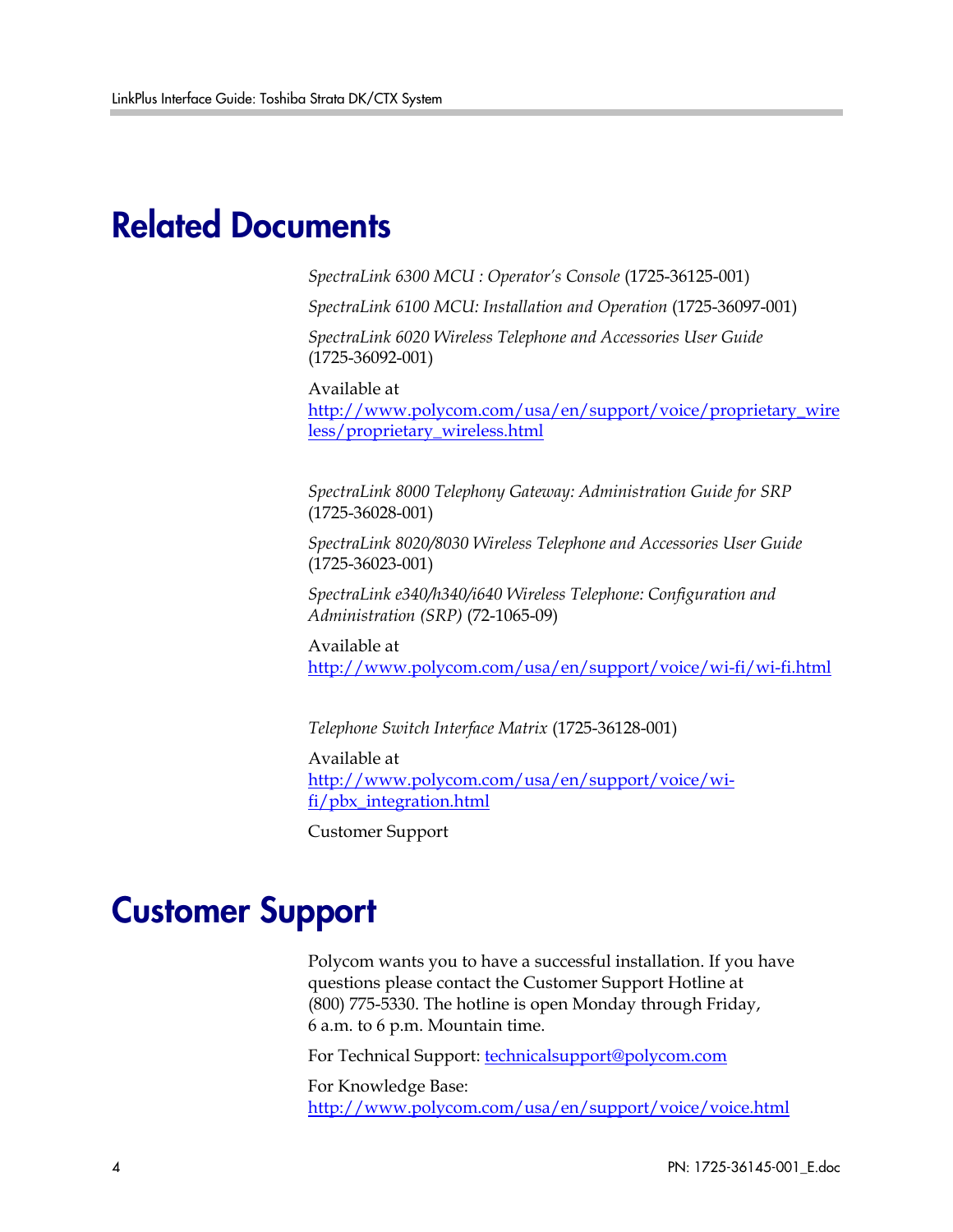## Icons and Conventions

This manual uses the following icons and conventions.



Caution! Follow these instructions carefully to avoid danger.



Note these instructions carefully.

Label This typeface indicates a key, label, or button on SpectraLink hardware.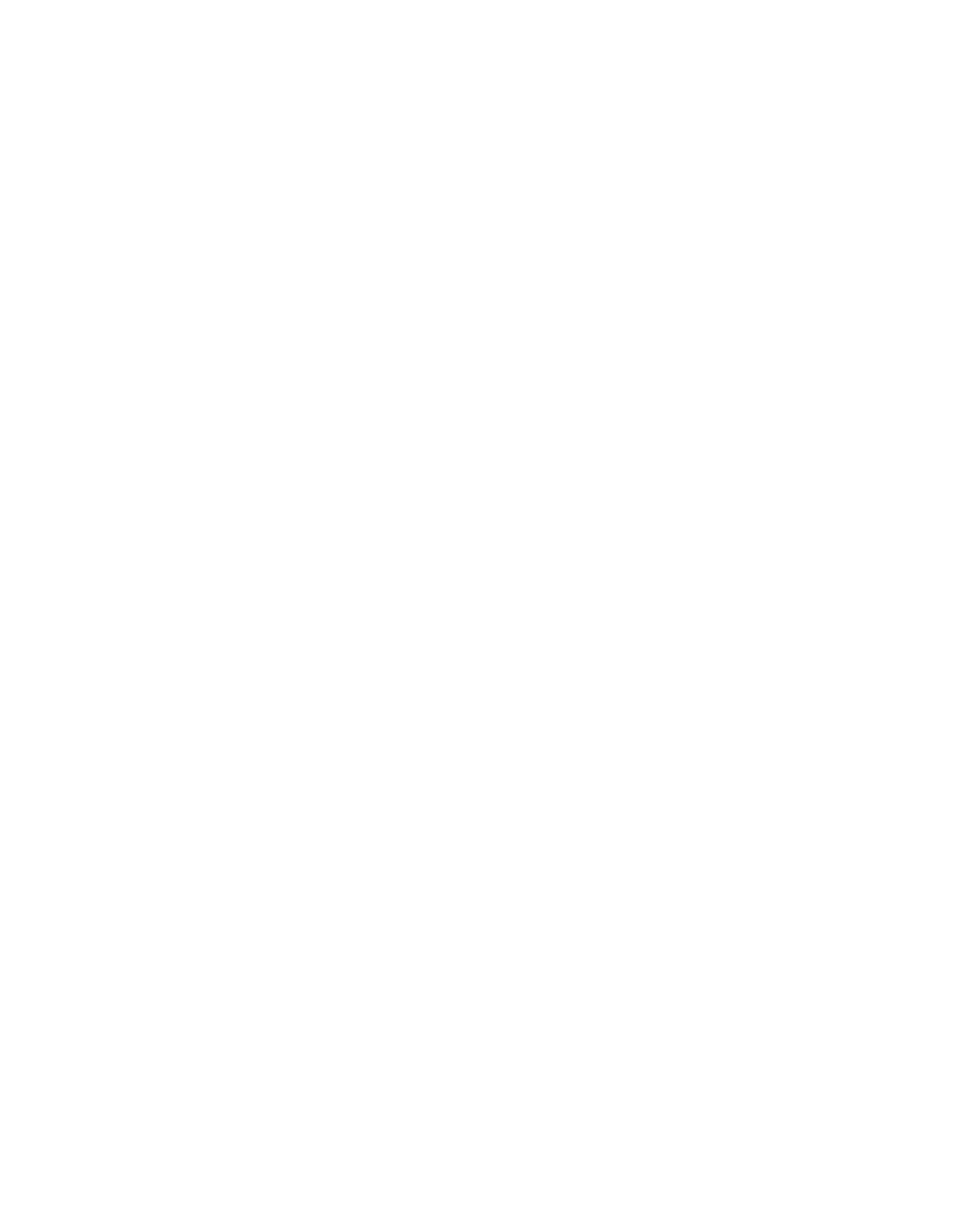## Plan the Interface

The system administrator programs the telephone system for use with the Wireless Telephone System using the normal administration terminal or procedures. Programming can be done after the handsets are registered.

Recommended programming includes assigning extension numbers to the handsets and programming features on the telephone system so they are easily accessible from the handsets.

For analog interfaces, macro codes are in the document relating to configuring the system. See *SpectraLink 6300 MCU: Operator's Console*, *SpectraLink 6100 MCU: Installation and Operation*, or *SpectraLink 8000 Telephony Gateway: Administration Guide for SRP*.

The following information will help the system administrator set up the SpectraLink Wireless Telephones to operate in a way that feels familiar and comfortable to users.

## Plan Programming

Digital Interface programming for the Wireless Telephone System will be faster if it is planned in advance by verifying the parameters and features on the current telephone system and wired phones. The system administrator must assign extension numbers to the handsets and plan the functions (trunk access, toll restrictions, system features, ringing options etc.) to be programmed for the handsets.

One of these scenarios concerning how the handsets are programmed should apply to this site:

- All handsets are programmed alike: All handsets will be programmed exactly the same. Depending on the capabilities of the switch, the system administrator can often program one handset and use it as a model for all other handsets.
- Groups of handsets are programmed alike: Handsets are grouped into classes that are programmed alike. Depending on the capabilities of the switch, the system administrator can program

1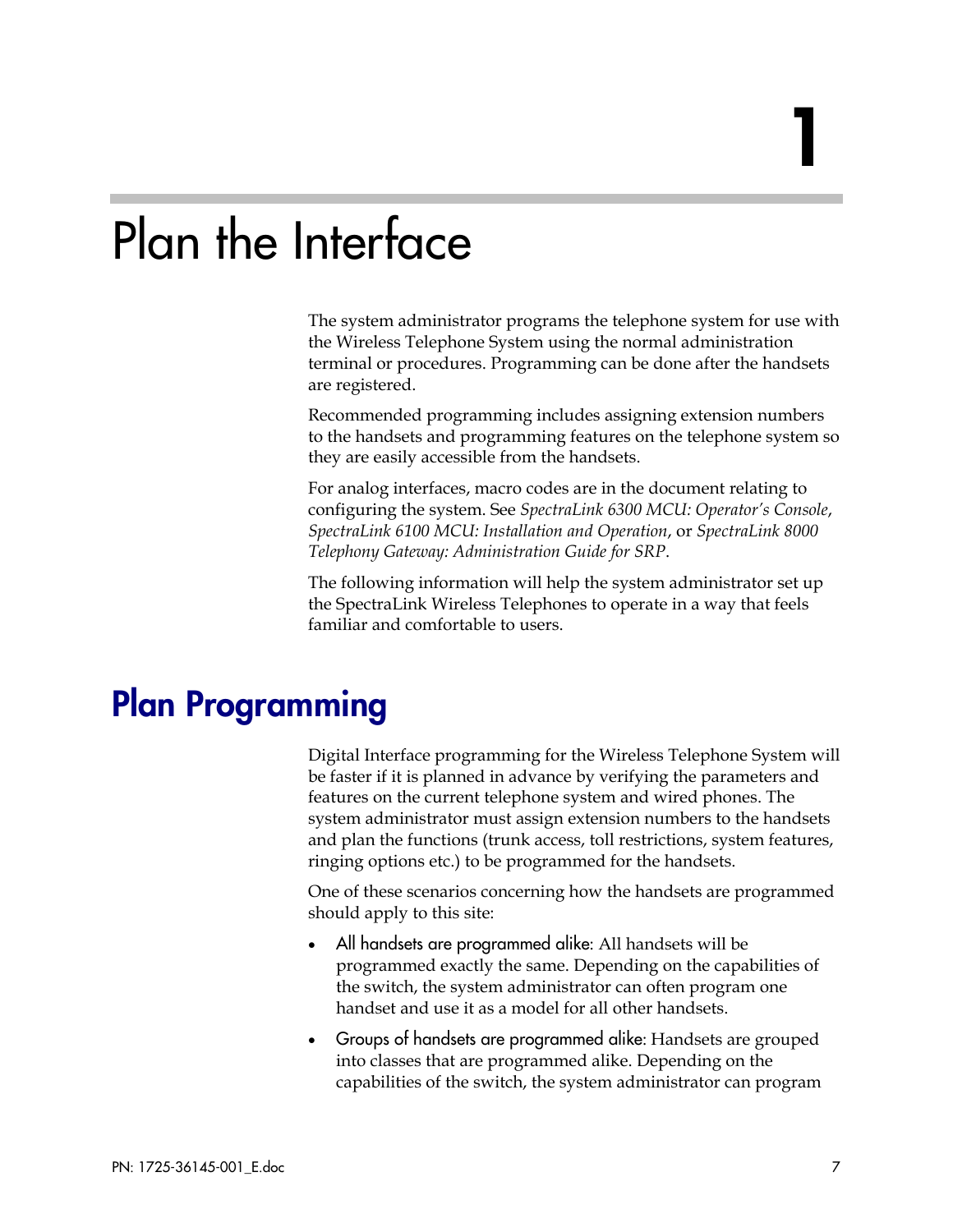"model" handsets then use the model as a template to program the other handsets.

All handsets are different: All handsets are programmed differently, so each handset will be programmed individually.

Before installation, verify the features assigned to the wired telephones to plan the system and extension programming required for the handsets. If this site used the System Record Sheets (in the Toshiba Strata Documentation) to record initial programming, you may want to use the sheets to check existing programming and record handset programming.

#### Line assignment

The handset supports up to nine line resources (including one reserved for Intercom). Which trunks (outside lines) should ring at this handset (Ringing Assignments) and which trunk will be selected when the user goes off-hook (Automatic Preference)? What station numbers will be assigned to the handsets?

#### Station hunting

To which alternate station will calls be forwarded when this handset is busy or not answered? Should any of the handsets be designated as the overflow for Incoming CO calls?

#### Group pickup

To which Pickup Group (if any) is this handset assigned?

#### Class of Service

Which features controlled by Class of Service should be assigned or denied for the handsets?

#### Toll restrictions

To what class of toll restriction should this handset be assigned?

#### Flexible buttons

The handset supports 15 flexible feature buttons including nine line resources. Determine which features, if any, should be programmed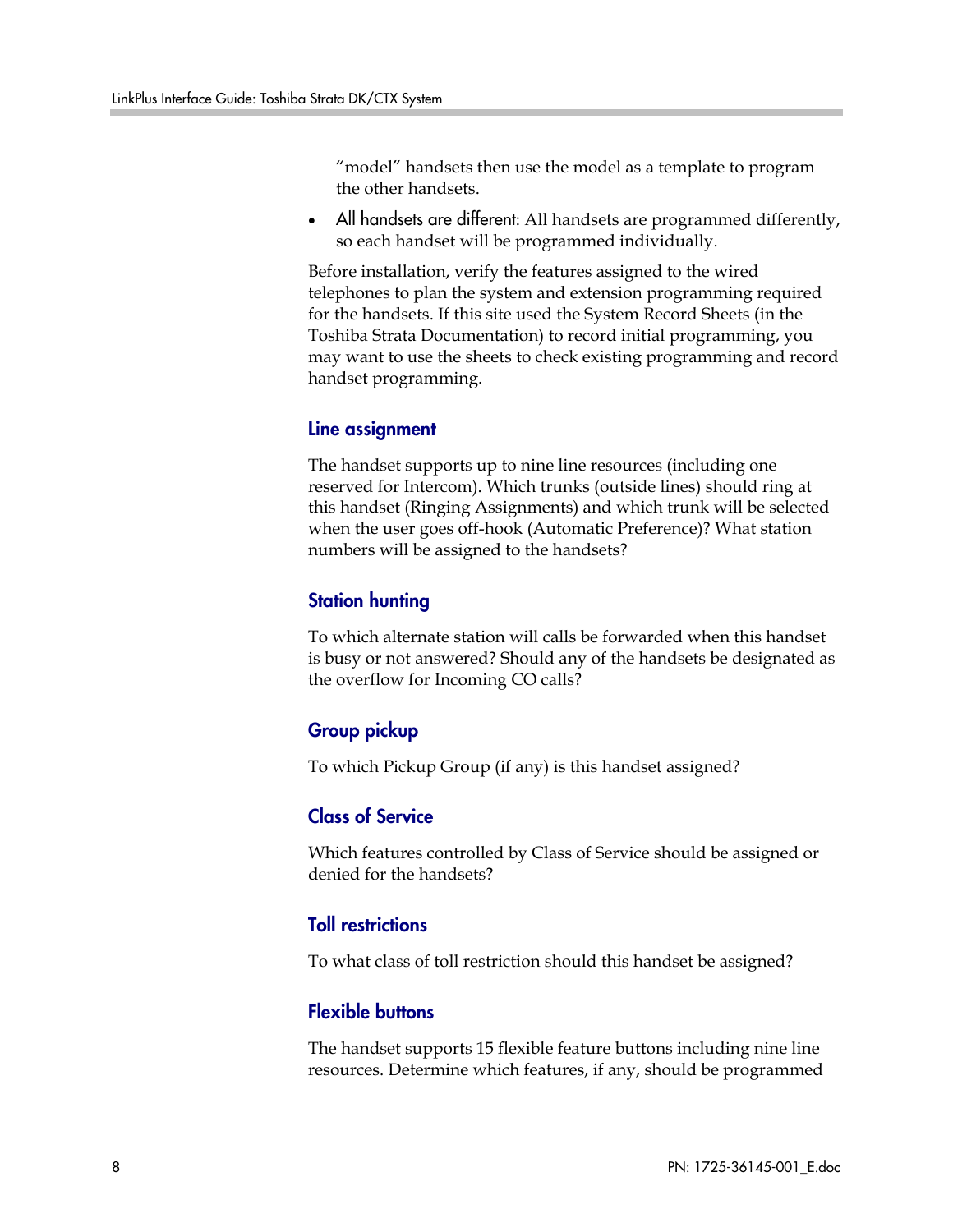on the handsets. These assignments should emulate assignments on the user's wired set.

### Assign Extension Numbers

The wire contractor should inform the system administrator which port numbers have been designated for the handsets.

The system administrator may use the *Extension Assignments Worksheet* at the end of this document to track the port numbers, extensions, users, and features assigned to handsets.

## The Wireless Telephone Display

The SpectraLink Wireless Telephone will display the telephone number as it is dialed.

Certain characters may be used by the system that are not implemented in the handset. Flashing characters are not implemented on the handset, nor is rolling or scrolling of text.

Although some desksets do not have a display, any display information sent by the system will be displayed on the handset.

#### Handset indicators

Line indicators are associated with line access keys. Status indicators or icons are associated with voicemail, low battery function, other functions, and service interruption. A left or right arrow is displayed when the screen can be toggled either left or right to display more characters.

When lines are programmed as shown on the key-map diagrams, the numeral icons on the handset display will be mapped to any deskset LEDs associated with the corresponding feature keys. The line icons will be displayed as follows:

| <b>Line State</b> | <b>Handset Line Status Icon State</b> |
|-------------------|---------------------------------------|
| On-hook           | Off                                   |
| Off-hook          | On                                    |
| Ringing           | Fast flash                            |
| On hold           | Slow flash                            |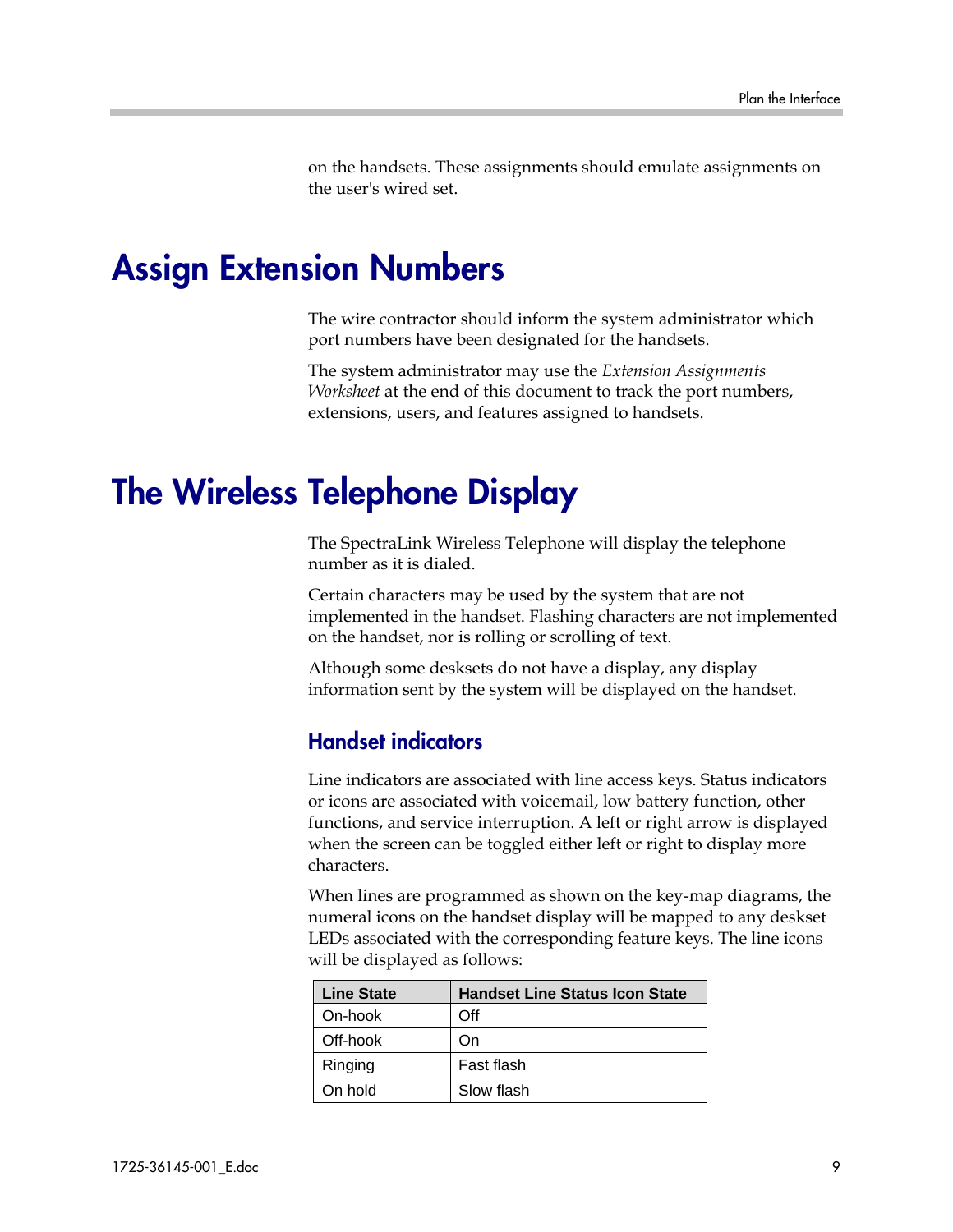## Feature Programming Requirements

When planning the interface, the following information must be taken into account:

#### Line sequences

The handset uses two types of key sequences to access PBX features and multiple lines. Line sequences are those where the user presses the LINE key and then a number key. The key-map design designates "line" keys that should be programmed for line appearance so that they correspond to line sequences on the handset.

The LINE icon on the handset will reflect activity on the corresponding deskset key. For this reason, it is recommended that line appearance keys be used only for line access. If only one line is assigned to a particular handset, leave the other designated line keys identified on the key maps unassigned. The corresponding handset  $LINE$  + key sequences will then have no function.

#### Function sequences

Function sequences are those where the handset user presses the FCN key and then a number key. Designated "function" deskset keys programmed to system features such as Transfer and Conference may have their corresponding menu items display on the handset function menu. See the key-map diagram for the function keys that are available for feature programming.

## Function Menu Programming

#### SpectraLink 6300 MCU

The function menu text defaults for the handsets associated with the SpectraLink 6300 MCU can be changed via the SpectraLink Operator's Console.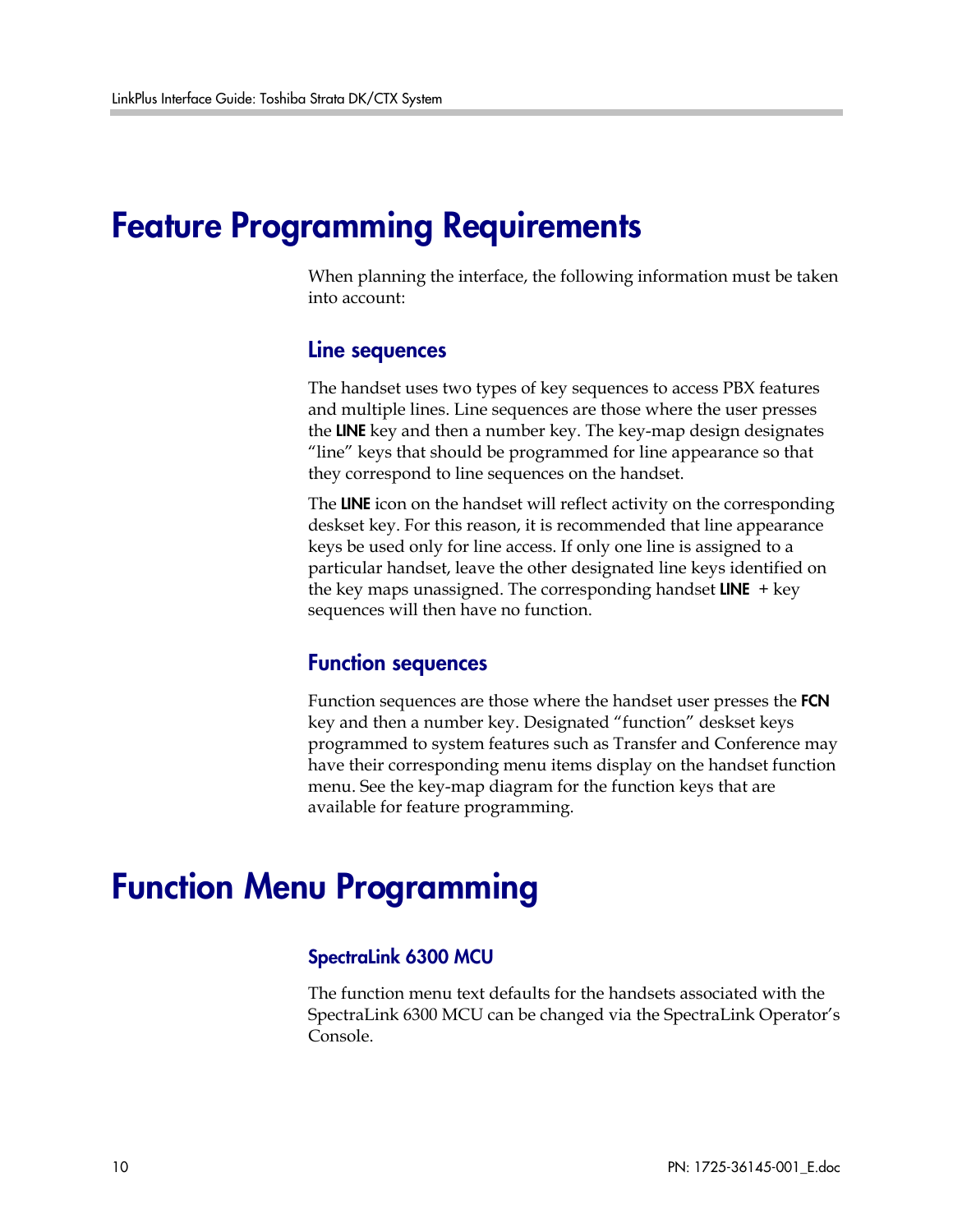#### SpectraLink 6100 MCU

For the SpectraLink 6100 MCU, the handset function menu text can only be changed via remote configuration through the services of Polycom's Customer Support.

#### SpectraLink 8000 Telephony Gateways

Function menu text options can be changed in the Administration Console of the SpectraLink 8000 Telephony Gateways.

#### **Hold**

The Hold feature should be programmed to the Hold key as shown on the key-map diagrams so that when the **Hold** key or softkey is pressed on the handset, the call is placed on hold.

#### **Mute**

The handset Mute function is hard-coded to  $FCN + 1$  on the  $PTB4xx$ handset. This function sequence is recommended, but the system administrator can assign the Mute function to any available function key sequence or leave the function unassigned. The SpectraLink 6000 and SpectraLink 8020/8030 Wireless Telephones use a Mute softkey.

#### Voicemail

The message-waiting icon on the handset is activated with the message indication of the deskset. The MSG button must be programmed using Program 39 if access from the handset is desired.

#### **Speakerphone**

The speakerphone function that is used in programming sequences has been assigned  $LINE + 0$  on the PTB4xx handset; the Vol and Mic buttons on the 2020-SD have no corresponding handset function. Speakerphone functions in the SpectraLink 6020 and 8020/8030 handsets are softkey driven.

#### Ring types

Handset ring types (soft, normal, vibrate, etc.) are programmed by the handset user and are not accessible or changeable by the system switch. Whenever possible the audible ringer on the handset will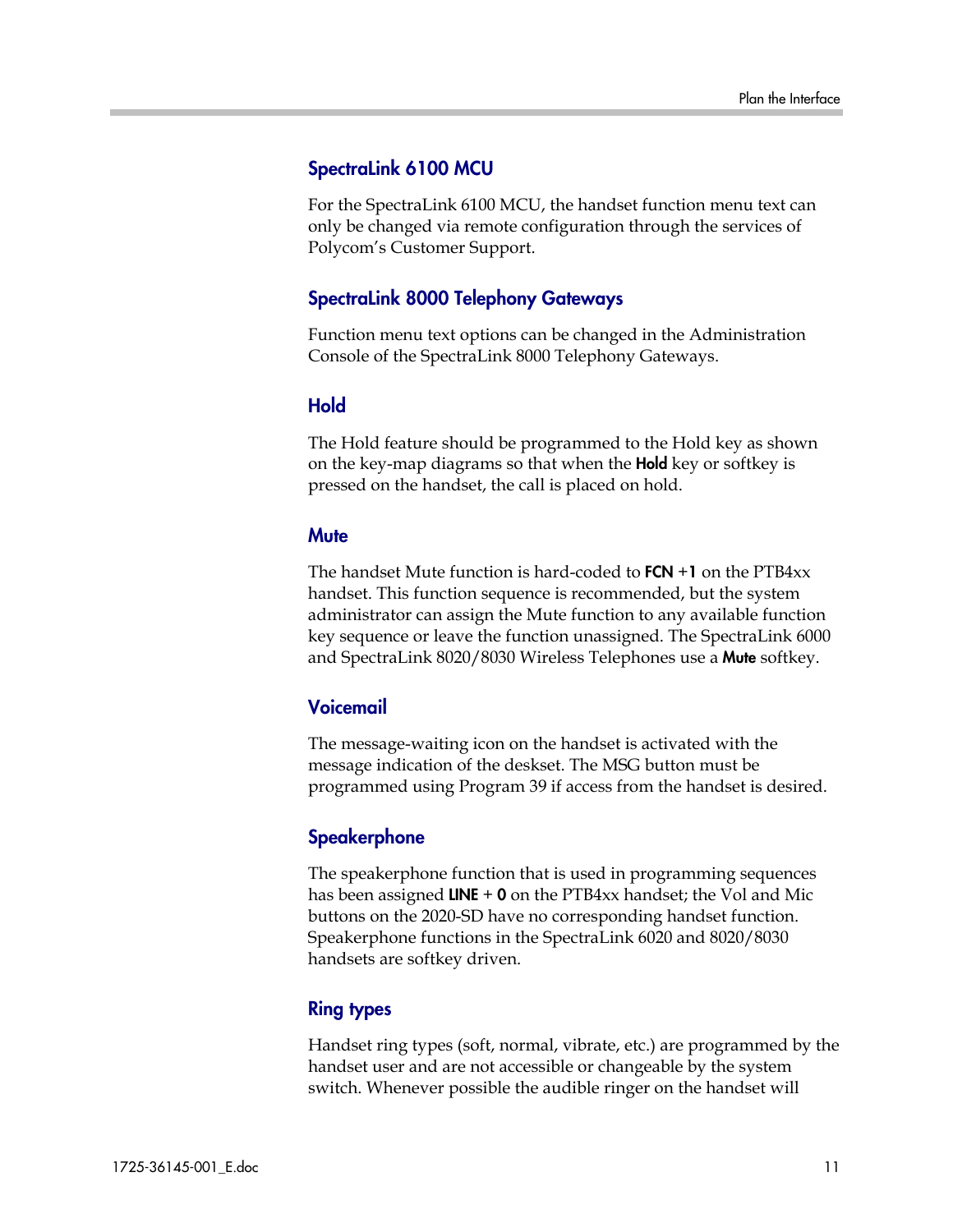follow the cadence provided by the system switch. Call progress tones provided by the host system will be passed through to the handset.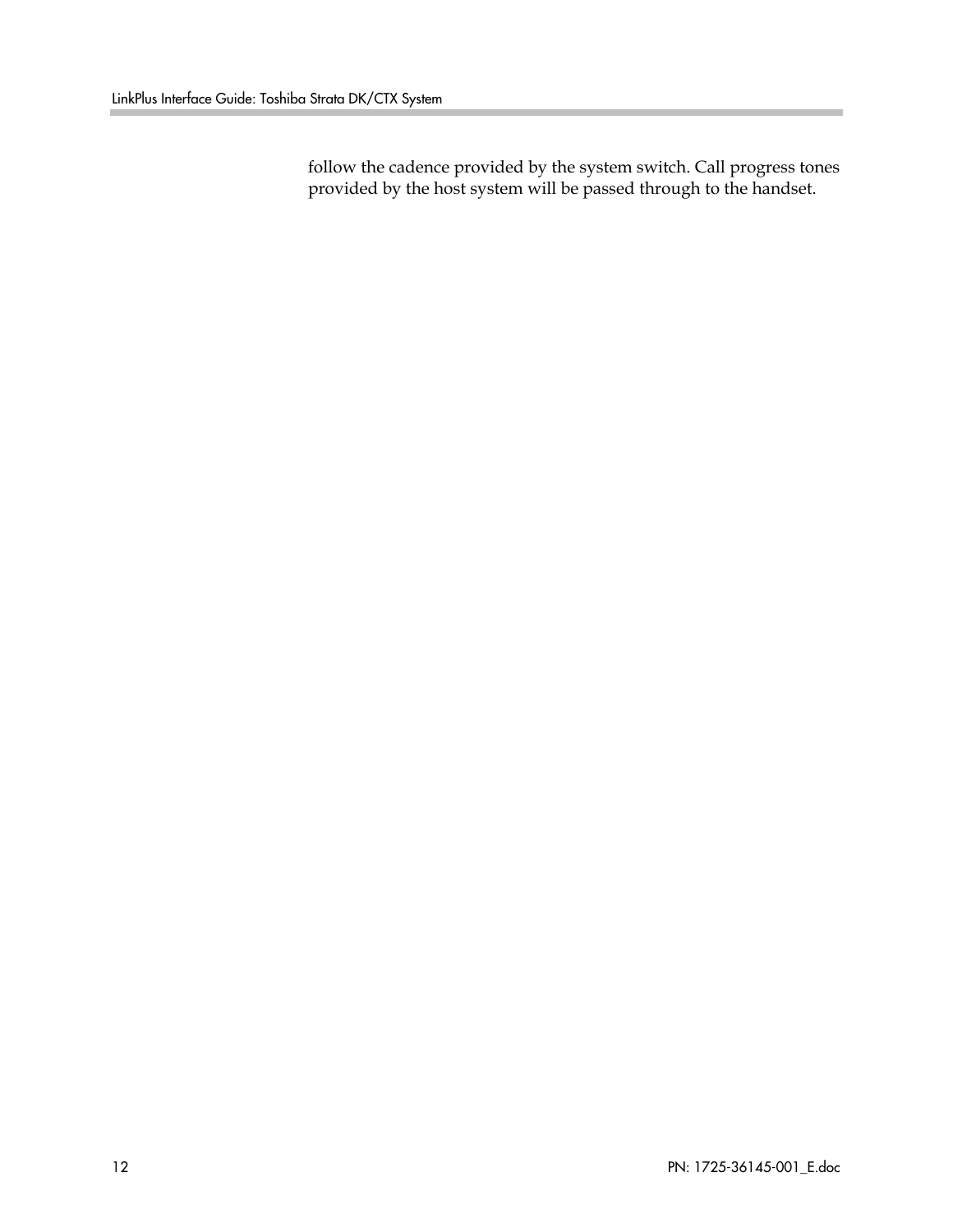## Interface Implementation

This section describes the recommended programming to use the Wireless Telephone System with a Toshiba Strata DK/CTX key telephone system. The procedures assume:

- The Toshiba system is installed and operational in an approved configuration. See the Telephone Switch Interface Matrix document for tested configurations.
- A trained Toshiba Strata technician or system administrator will be on site with the Installer to program the system.
- The SpectraLink 6000 System or SpectraLink 8000 Telephony Gateway is installed and the handsets are available for programming.

## Set the Switch Interface Type

#### SpectraLink 6100 MCU

The SpectraLink 6100 Master Control Unit requires the switch interface type to be configured using the front panel buttons. The configuration procedures are detailed in *SpectraLink 6100 MCU: Installation and Operation*.

#### SpectraLink 6300 MCU

When configuring the SpectraLink 6300 MCU, the PBX interfaces are available as sub-menu selections when defining the Interface Module type using the SpectraLink 6300 MCU Operator's Console. Refer to *SpectraLink 6300 MCU: Operator's Console* for details on configuring the Interface Modules.

#### SpectraLink 8000 Telephony Gateways

Connect to the SpectraLink 8000 Telephony Gateway using the serial or modem interface. From the Main Menu, choose Gateway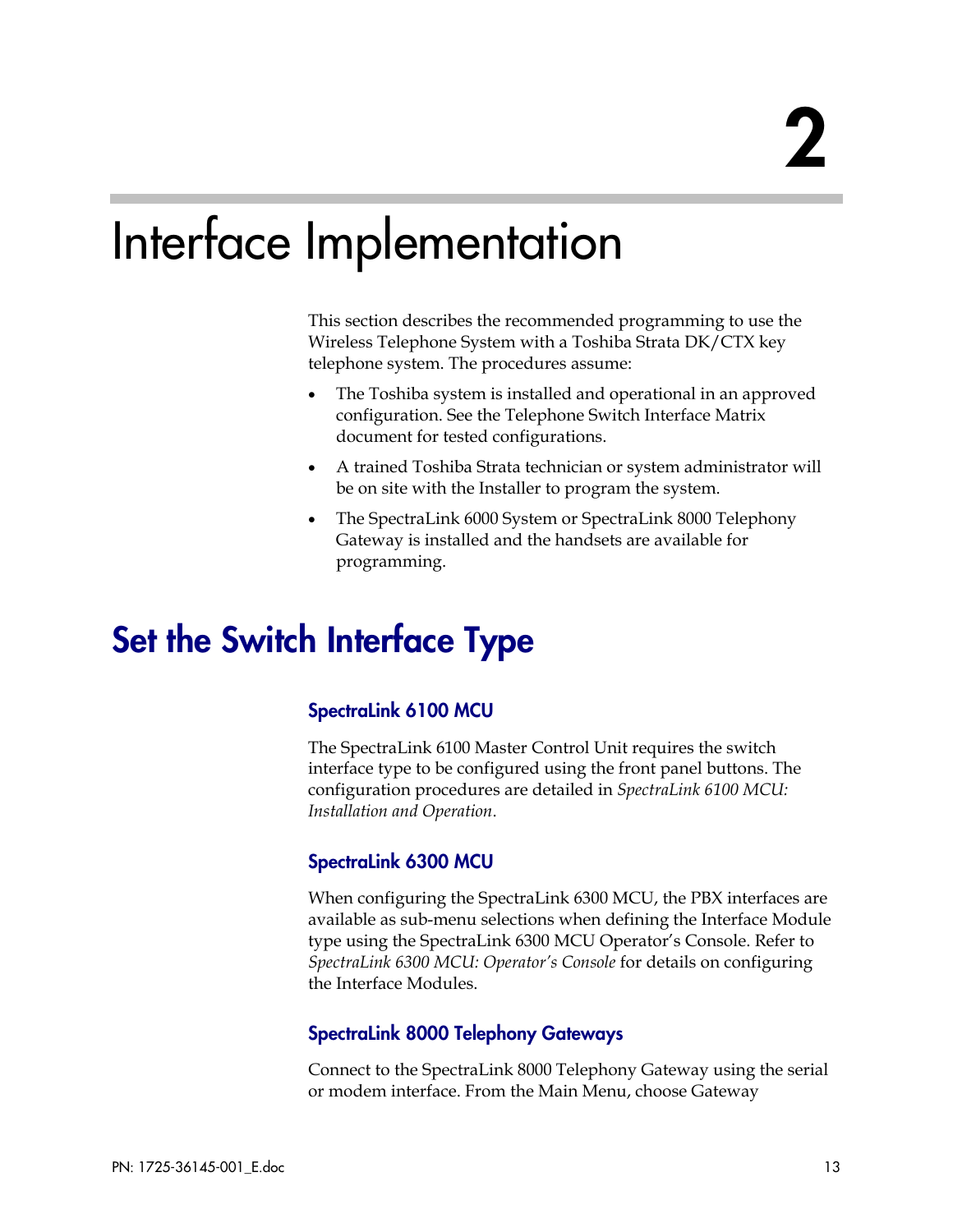Configuration. Scroll to Telephone Switch Type and press enter to change this field, from the Submenu of PBX types, select Toshiba. Refer to *SpectraLink 8000 Telephony Gateway: Administration Guide for SRP* for details on configuring the Telephone Switch Type.

## Key-mapping the Handset to Emulate 2020-SD Functionality

The following diagram shows the mapping of the 2020-SD Toshiba Strata set (with a Type C 20-button keystrip) to the SpectraLink Wireless Telephone.



Toshiba 2020-SD Key-mapping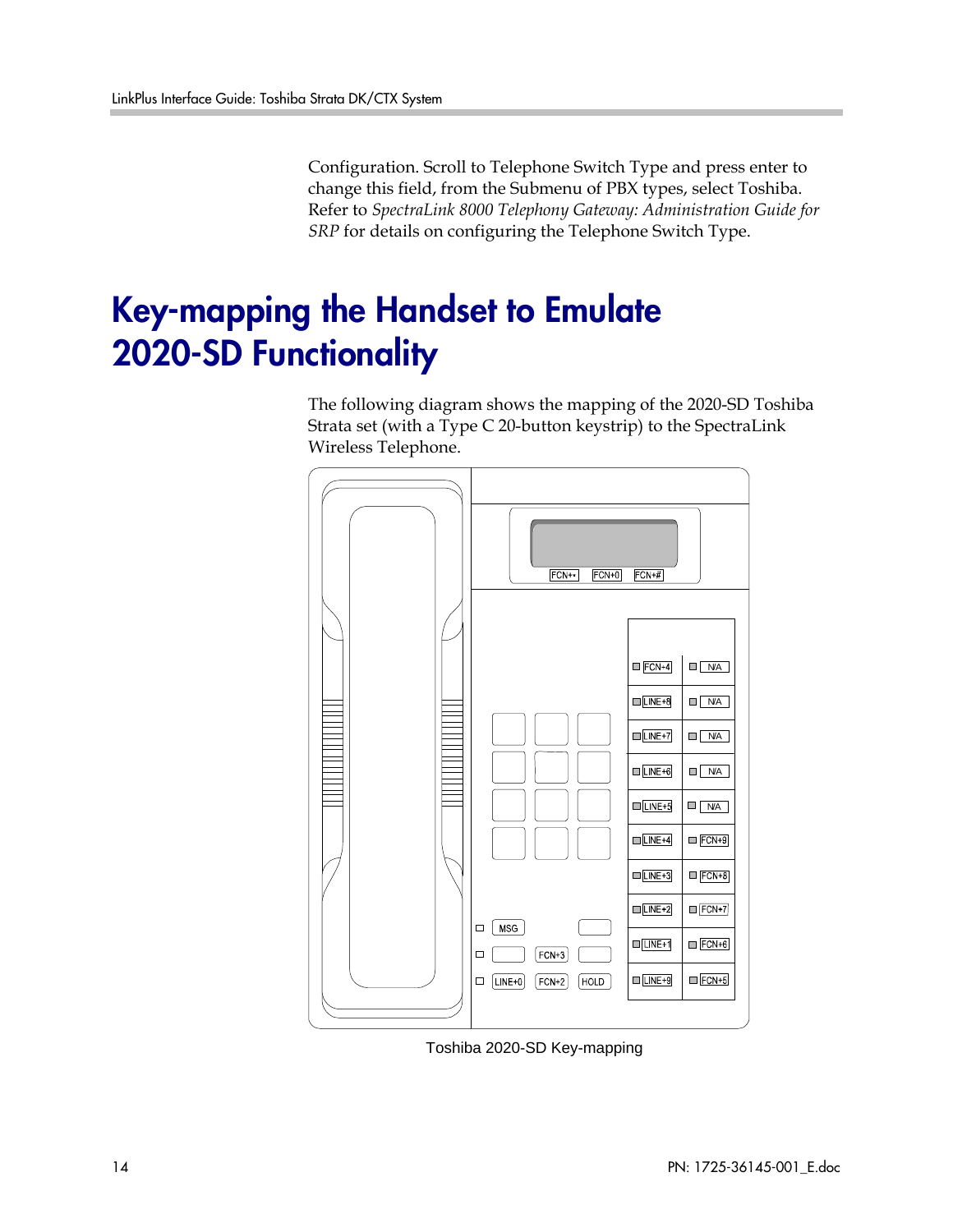The FCN [number] and LINE [number] labels represent the key sequence on the handset mapped to the corresponding key on the desk set.

The handset function menu default settings are shown in the table below; these may be changed as described above in *Function Menu Programming*. Some of these functions (Mute, Redial, Forward, etc.) are activated by softkeys or FCN menu options on the SpectraLink 6000 and SpectraLink 8020/8030 Wireless Telephones.

| $FCN + 1$ | MUTE              | $FCN + 2$ | CNF/XFR      |
|-----------|-------------------|-----------|--------------|
| $FCN + 3$ | REDIAL            | $FCN + 4$ | MSG          |
| $FCN + 5$ | <b>FWD</b>        | $FCN + 6$ | <b>SPEED</b> |
| $FCN + 7$ | <b>PICK</b>       | $FCN + 8$ | <b>PAGE</b>  |
| $FCN + 9$ | <b>EXIT MENUS</b> |           |              |

## Program Toshiba

#### Station features

Perform the necessary system programming using a 20-button LCD digital or electronic telephone connected to Port 005. All or a group of handsets can be programmed at one time by entering a range of ports.

Use Program 30 and Program 31 to designate Station Class of Service features for the handset. If the handset has no speaker be sure to set these features as follows:

Speakerphone Enabled – Off

Mic on at Start of Call - Off

Handsfree Disabled

Paging Zone Off

- Use Program 32 to designate Automatic Preference for the handset, if desired.
- Use Program 33 to designate the "Hunt to" port number or range of numbers for the handset, if desired.
- Use Program 40 to designate CO Line Access, if necessary. This may need to be done if the ports assigned to the handsets are new (i.e. not previously initialized).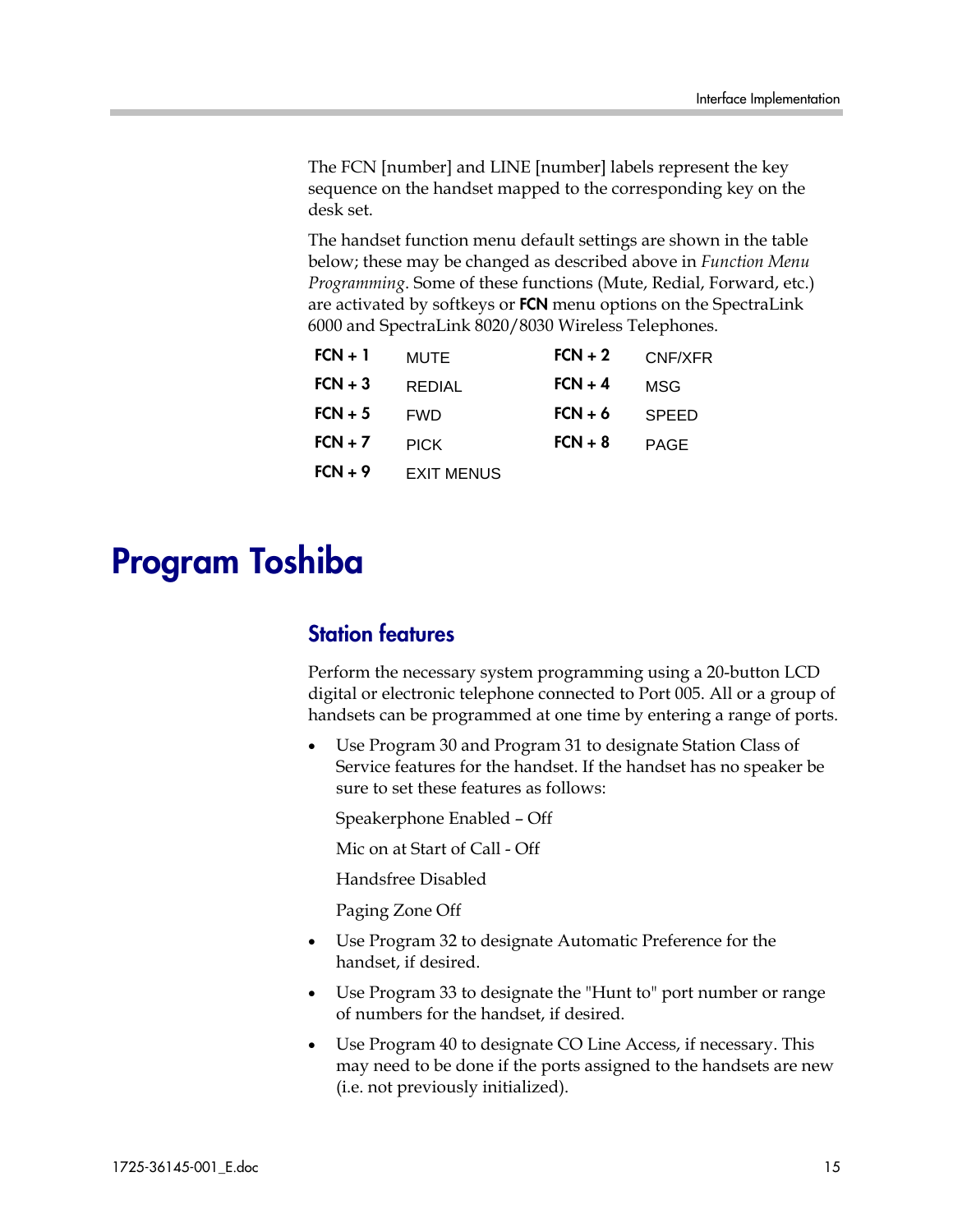- Use Program 41 to restrict outgoing calls on this handset, if desired.
- Use Program 48 to assign a class of restriction to the handset.
- Use Program 58-5 to assign one or more of the handsets to receive overflow CO line calls from the Attendant Console, if desired.

#### Keystrip type and flexible buttons

Program the handset's flexible buttons according to the preinstallation planning. In most cases, the buttons will emulate the programming on the user's desk set.

Use Program 38 to assign Code 33(20-button keystrip type C) to the handset.

After assigning the default keystrip, use Program 39 to program the handset's individual buttons as desired.

- Assign one button to Speed Dial Select. Keystrip 33 (Type C) should have assigned this, but if it is not assigned the ∗ key will not work.
- If messaging is used at your site, assign a button to LCD Message to allow users to scroll messages.

For example, when you assign LCD Message to Button 10 in place of Speed Dial Button 10, the handset user will access LCD messages by pressing FCN then 4, the key sequence that maps to Button 10.